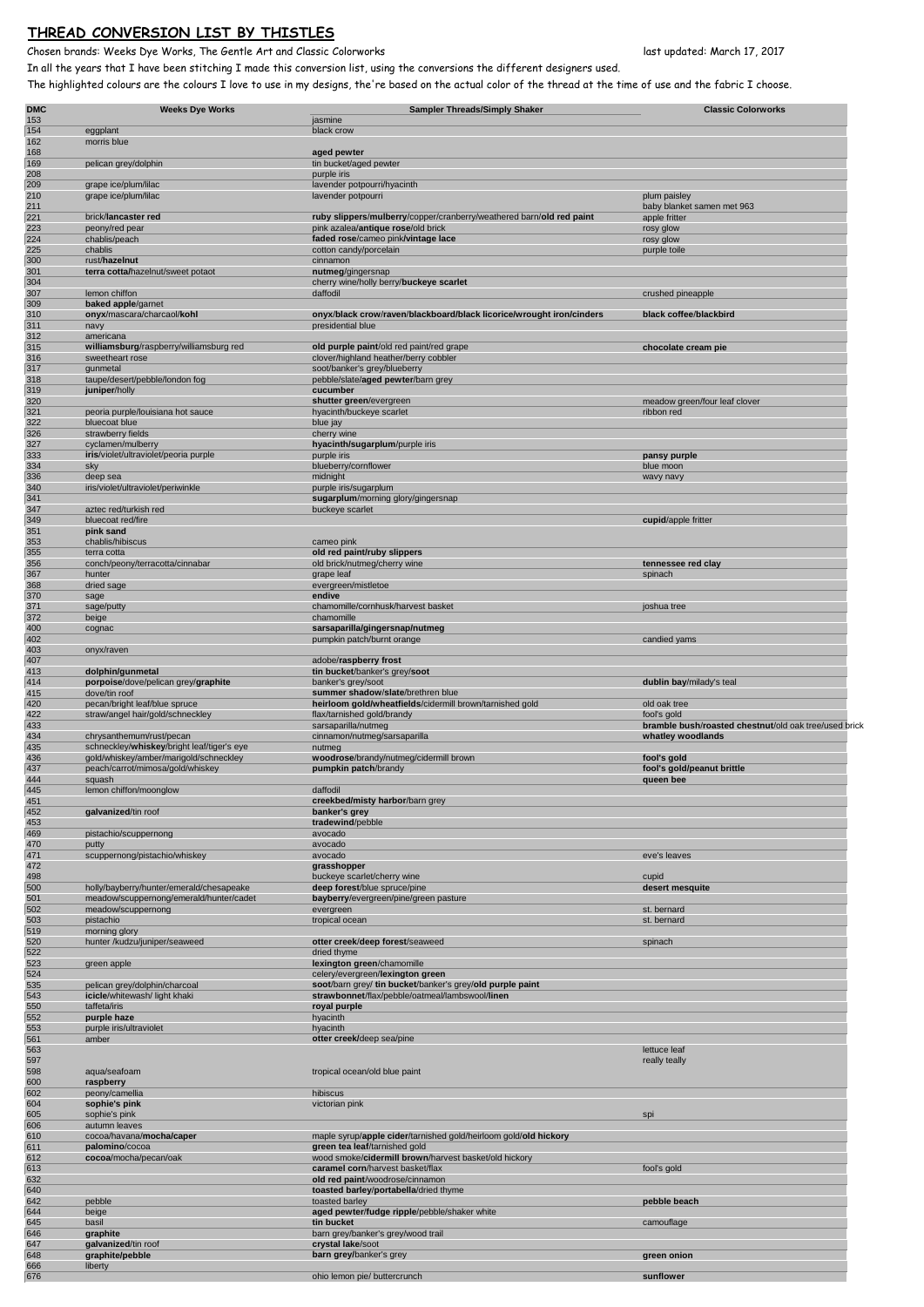| <b>DMC</b><br>677 | <b>Weeks Dye Works</b><br>honeysuckle                                       | <b>Sampler Threads/Simply Shaker</b><br>oatmeal/buttermilk/summer meadow                          | <b>Classic Colorworks</b><br>crushed pineapple     |
|-------------------|-----------------------------------------------------------------------------|---------------------------------------------------------------------------------------------------|----------------------------------------------------|
| 680               | gold/schneckley                                                             | wheatfields/brandy/grecian gold/gold leaf                                                         |                                                    |
| 699               | galvanized                                                                  |                                                                                                   |                                                    |
| 702<br>703        | juniper/green apple                                                         | avocado<br>green pasture/spring green/spring grass                                                |                                                    |
| 704               | meadow/granny smith/thyme<br>meadow/granny smith                            | spring green                                                                                      |                                                    |
| 712               | whitewash/icicle/fawn/oak                                                   | shaker white/oatmeal/straw bonnet/antique lace                                                    | toasted marshmallow                                |
| 720<br>721        | chrysanthemum/clockwork                                                     | burnt orange/fragrant cloves<br>bittersweet                                                       | crab cakes                                         |
| 722               | carrot/autumn leaf/pumpkin<br>autumn leaf/carrot                            | fragrant cloves                                                                                   |                                                    |
| 725               | sweet potato                                                                |                                                                                                   |                                                    |
| 726<br>727        | amber/lemon chiffon<br>saffron / lemonade                                   | daffodil                                                                                          |                                                    |
| 729               | curry/schneckley/whiskey                                                    | gold leaf/brandy/grecian gold                                                                     | honeycomb/fool's gold/queen bee                    |
| 730               | moss                                                                        | apple cider/piney woods                                                                           |                                                    |
| 731<br>732        | moss<br>grasshopper                                                         | baby spinach/avocado/grecian gold                                                                 |                                                    |
| 733               | loden                                                                       | tiger lily/grecian gold/avocado/mustard seed                                                      | avocado                                            |
| 734               |                                                                             | cornhusk                                                                                          | avocado                                            |
| 738<br>739        | saffron/shasta/straw<br>angel hair/fawn                                     | daffodil/summer meadow<br>straw bonnet/brandy/flax                                                | tufted yellow                                      |
| 740               |                                                                             | fragrant cloves/bittersweet                                                                       | tangerine                                          |
| 741<br>743        | carrot<br>saffron                                                           | bittersweet                                                                                       | tangerine                                          |
| 744               | moonglow                                                                    | harvest moon<br>butternut squash/daffodil/summer meadow                                           | golden star                                        |
| 745               | lemonade/moonglow                                                           | buttercrunch/buttermilk/daisy                                                                     | tufted yellow                                      |
| 746<br>747        | light khaki/peach<br>icicle                                                 | peach ice cream                                                                                   |                                                    |
| 754               | peach fuzz                                                                  |                                                                                                   |                                                    |
| 758               | peach/cinnabar/ sand                                                        | pumpkin patch /copper/adobe                                                                       | pumpkin harvest                                    |
| 760<br>761        | hibiscus<br>cherry vanilla                                                  | antique rose<br>cameo pink/tea rose                                                               |                                                    |
| 762               | king mackerel                                                               | picket fence                                                                                      | petite maison/garden trellis                       |
| 772               |                                                                             |                                                                                                   | dandelion stems                                    |
| 775<br>778        |                                                                             | bluebell<br>berry cobbler                                                                         |                                                    |
| 779               |                                                                             | cherry bark                                                                                       | la tierra                                          |
| 780<br>781        | tiger's eye<br>chrysanthemum/rust/schneckley                                | toffee/pumpkin pie/sarsaparilla<br>cinnamon/nutmeg                                                | sassy brass                                        |
| 782               | amber /tiger's eye                                                          | gold leaf                                                                                         |                                                    |
| 783               | whiskey/curry                                                               | gold leaf/brandy                                                                                  | sassy brass/finley gold/queen bee                  |
| 789<br>794        | blue bonnet                                                                 | old blue paint                                                                                    |                                                    |
| 796               |                                                                             |                                                                                                   | blue beatrice                                      |
| 797<br>798        | blue bonnet<br>sky/dutch iris                                               |                                                                                                   | morning glory                                      |
| 799               | sky                                                                         | cornflower                                                                                        |                                                    |
| 801               | rust/chestnut                                                               | brown bear/cherry bark                                                                            | La tierra/whatley woodlands                        |
| 806<br>807        | sky<br>teal frost                                                           | presidential blue                                                                                 | really teally                                      |
| 814               | indian summer/crimson/bordeaux                                              | schoolhouse red/cranberry                                                                         |                                                    |
| 815<br>816        | cayenne/lancaster red/garnet<br>lancaster red/garnet                        | mulberry/buckeye scarlet/red grape<br>cranberry                                                   | apple fritter                                      |
| 819               |                                                                             | cotton candy                                                                                      |                                                    |
| 822               | oak/angel hair                                                              | linen/shaker white/oatmeal/lexington green                                                        |                                                    |
| 823<br>824        | navy<br>americana                                                           | black crow/black raspberry jam<br>presidential blue                                               | auntie dee                                         |
| 826               | blue bonnet                                                                 |                                                                                                   |                                                    |
| 827<br>829        | morris blue                                                                 | maple syrup/tarnished gold                                                                        |                                                    |
| 830               |                                                                             | piney woods/apple cider                                                                           |                                                    |
| 831<br>832        | lemonade<br>citron/shasta/olive/schneckley                                  | burlap/sable / tarnished gold/old hickory                                                         | old oak tree                                       |
| 833               |                                                                             | gold leaf/grecian gold/mustard seed<br>cornhusk/brandy                                            |                                                    |
| 834               | whiskey                                                                     | cornhusk/tarnished gold                                                                           |                                                    |
| 838<br>839        | onyx<br>chestnut                                                            | garden gate/wood trail/sable<br>walnut/sable/maple syrup/apple cider                              | whatley woodlands<br>cocoa bean                    |
| 840               | cocoa                                                                       | sable/wood smoke/walnut/harvest basket                                                            | la tierra                                          |
| 841               | mocha                                                                       | tradewind/fudge ripple/wood smoke                                                                 | barrel cactus                                      |
| 842<br>844        | taupe/desert/pebble<br>pewter/charcoal/dove                                 | pebble<br>fisherman's wharf/tin bucket/banker's grey/barn grey/soot/garden gate/walnut            |                                                    |
| 869               | mocha/amber/schneckley                                                      | sarsaparilla/tarnished gold/cidermill brown                                                       | whatley woodlands/fool's gold                      |
| 890<br>893        | juniper/monkey grass/seaweed<br>peony                                       | cucumber/blue spruce/pine<br>poppy                                                                | spinach/camouflage                                 |
| 894               | peony                                                                       | poppy                                                                                             |                                                    |
| 896<br>898        | caper/rum raisin/chestnut                                                   | dark chocolate/maple syrup                                                                        |                                                    |
| 899               |                                                                             | pink azalea                                                                                       |                                                    |
| 900               | grenadine                                                                   |                                                                                                   |                                                    |
| 902<br>906        | indian summer/blackberry/crimson/brick/cranberry ice<br>loden               | currant/claret/cherry bark/mulberry/cranberry/weathered barn                                      | pickled beets/manor red/bing cherry/cherry cobbler |
| 918               | cognac                                                                      | mulberry/copper/gingersnap                                                                        | just rust                                          |
| 919               |                                                                             | gingersnap                                                                                        | fallen leaves                                      |
| 920<br>921        | carrot/chrysanthemum/pumpkin/amber/sweet potato<br>sweet potato/copper      | copper/burnt orange<br>burnt orange                                                               | fallen leaves                                      |
| 922               | carrot                                                                      | burnt orange                                                                                      |                                                    |
| 924<br>926        | chesapeake/cypress<br>saffron                                               | brethren blue/uniform blue<br>old blue paint/tropical ocean/cornflower/mountain mist/crystal lake | old blue jeans<br>deep fennel                      |
| 927               | dove                                                                        |                                                                                                   |                                                    |
| 928<br>930        | sky/blue bonnet/dolphin/deep sea                                            | sea spray<br>blue jay/blueberry/peacock/midnight/brethren blue/freedom                            | lettuce leaf<br>shamrock/tartan plaid              |
| 931               | dolphin/sky                                                                 | blueberry/old blue paint/corn flower/dungarees                                                    | old bluejeans/tartan plaid                         |
| 932               | sky/dove                                                                    | old blue paint                                                                                    | blue beadboard                                     |
| 934<br>935        | juniper/seaweed<br>caper/blue spruce/juniper/collards                       | deep forest                                                                                       | spinach                                            |
| 936               |                                                                             | forest glade/piney woods/chives                                                                   |                                                    |
| 937<br>938        | hunter/celadon/caper/scuppernong/louisiana hot sauce<br>rum raisin/chestnut | blue spruce/moss/dried thyme/forest glade/piney woods<br>dark chocolate                           | german chocolate/caterpillar/cayenne               |
| 939               | merlin                                                                      | midnight/wrought iron/royal purple/black raspberry jam                                            |                                                    |
| 945               | straw                                                                       | pumpkin patch/summer meadow                                                                       |                                                    |
| 946<br>948        |                                                                             | gingersnap<br>cameo pink                                                                          |                                                    |
| 950               | conch/sand                                                                  | lambswool/apricot blush/adobe                                                                     | bunny honey                                        |
| 951<br>954        | conch<br>Iceburg                                                            | apricot blush                                                                                     |                                                    |
| 956               | cinnabar/peony                                                              |                                                                                                   | carrie berry                                       |
| 961               | camellia/chablis/peony                                                      | victorian pink                                                                                    | second hand rose                                   |
| 962<br>963        | camellia/chablis/peony                                                      | victorian pink<br>antique rose                                                                    | baby blanket samen met 211                         |
| 964               | aqua                                                                        |                                                                                                   |                                                    |
| 970<br>971        | pumpkin<br>pumpkin                                                          | bittersweet                                                                                       |                                                    |
| 975               | cognac/hazelnut                                                             | nutmeg/cinnamon/burnt orange                                                                      |                                                    |
| 976               |                                                                             | pumpkin pie                                                                                       |                                                    |
| 977               |                                                                             | pumpkin patch                                                                                     |                                                    |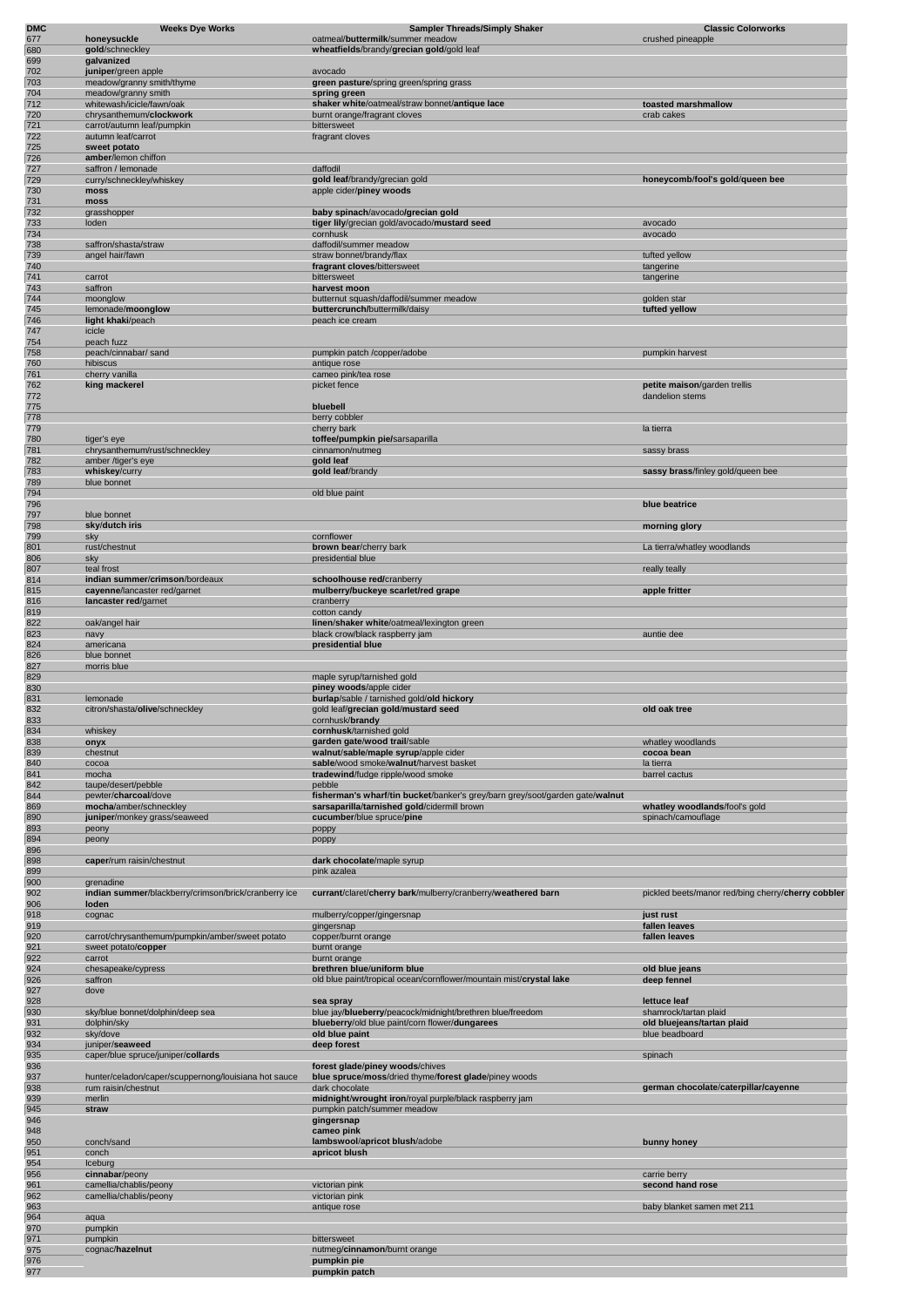| DMC<br>986   | <b>Weeks Dye Works</b><br>envy/monkey grass                              | <b>Sampler Threads/Simply Shaker</b><br>green with envy                                   | <b>Classic Colorworks</b>               |
|--------------|--------------------------------------------------------------------------|-------------------------------------------------------------------------------------------|-----------------------------------------|
| 987          | emerald/meadow                                                           | shutter green                                                                             |                                         |
| 988          | spring grass                                                             |                                                                                           |                                         |
| 989<br>991   | emerald/honeysuckle/scuppernong<br>kentucky bluegrass/cypress            | shutter green                                                                             |                                         |
| 992          | lagoon                                                                   |                                                                                           |                                         |
| 3011         | kudzu                                                                    | burlap/dried thyme/endive/chives/harvest basket                                           | english ivy                             |
| 3012<br>3013 | putty                                                                    | chamomille/endive<br>green apple/chamomille                                               | hickory sticks                          |
| 3021         | putty/scuppernong<br>bark/caper/molasses/swamp water                     | walnut/garden gate/sable/maple syrup/wood trail                                           | old oak tree                            |
| 3022         | pelican grey                                                             |                                                                                           | camouflage                              |
| 3023         | london fog/taupe/pebble<br>pebble/tin roof/light khaki/taupe             | portabella/tradewind<br>parchment/pebble/honeydew                                         | old money                               |
| 3024<br>3031 | molasses/swamp water                                                     | wood trail/maple syrup                                                                    | timber                                  |
| 3032         |                                                                          | tradewind/cidermill brown/harvest basket/toasted barley/wood trail                        |                                         |
| 3033         | clam shell/beige                                                         | shaker white                                                                              | antique lace/barrel cactus              |
| 3041<br>3042 | lavender/sweet pea/plum/purple haze/mauve<br>thyme/purple haze/grape ice | red plum/french lilac/highland heather/hyacinth<br>lavender potpourri/blueberry/sweet pea | cauldron<br>milady's teal               |
| 3045         | straw/angel hair                                                         | harvest basket/brandy/tarnished gold                                                      | fool's gold                             |
| 3046         | fawn/oak                                                                 | grass hopper/flax                                                                         | fool's gold                             |
| 3047<br>3051 | straw/taupe<br>scuppernong/caper/kudzu/seaweed/juniper                   | flax<br>green tea leaf/dried thyme/forest glade/apple cider                               | weeping willow/olive branch             |
| 3052         | dried sage/kudzu/scuppernong                                             | shuttergreen/dried thyme/avocado/evergreen/baby spinach/chamomille                        | camouflage                              |
| 3053         | dried sage/hosta/moonglow/scuppernong                                    | schoolyard/celery                                                                         | poblano pepper                          |
| 3064<br>3072 | sanguine<br>white lightning/sea foam/king mackerel                       | pebble                                                                                    |                                         |
| 3078         | moonglow/buttercup                                                       | pineapple sherbet                                                                         |                                         |
| 3325         | aztec red                                                                | cornflower                                                                                |                                         |
| 3328<br>3340 | cantaloupe                                                               | rhubarb/pomegranate                                                                       |                                         |
| 3341         |                                                                          | melon patch                                                                               |                                         |
| 3345         | hunter                                                                   | chives/baby spinach                                                                       |                                         |
| 3346<br>3347 | moss/celadon/loden<br>scuppernong                                        | forest glade/dried thyme/baby spinach/chives<br>baby spinach                              |                                         |
| 3348         |                                                                          | willow                                                                                    | creeping jenny/tiny vine                |
| 3350         | camellia/begonia/strawberry fields<br>seaweed/blue spruce                | poinsettia/holly berry                                                                    |                                         |
| 3362<br>3363 | kudzu/emerald                                                            | otter creek/dried thyme<br>shutter green                                                  |                                         |
| 3364         | daffodil/pistachio                                                       | endive/willow/green apple                                                                 | poblano pepper                          |
| 3371         | rust/bark/onyx/molasses                                                  | cherry bark/dark chocolate/espresso bean                                                  | timber                                  |
| 3607<br>3685 | romance<br>garnet/raspberry                                              | cranberry/claret                                                                          |                                         |
| 3687         | camellia/romance                                                         |                                                                                           | boysenberry jam                         |
| 3688         | charlotte's pink                                                         | poinsettia                                                                                |                                         |
| 3689<br>3708 | crepe myrtle                                                             | poppy/rhubarb                                                                             | little pink peony/boysenberry jam       |
| 3713         |                                                                          | cameo pink                                                                                |                                         |
| 3716         |                                                                          | victorian pinl                                                                            |                                         |
| 3721<br>3722 | brick/willamsburg red/lancaster red/adobe/whiskey<br>red pear            | raspberry parfait/holly berry/pomegranate<br>old brick /mulberry/antique rose             | barn door/calico kitty                  |
| 3726         | raspberry                                                                | loganberry/berry cobbler/old red paint/briar rose/raspberry frost                         |                                         |
| 3727         | carnation                                                                | highland heather                                                                          |                                         |
| 3731<br>3733 | busy lizzie/camellia<br>sweetheart rose                                  | poinsettia                                                                                |                                         |
| 3740         | purple haze/mulberry                                                     | amethyst/hyacinth/old purple paint                                                        | rod & reel/plum paisley/wisconsin woods |
| 3743         | lavender/sweet pea                                                       | jasmine/highland heather/lavender potpourri                                               |                                         |
| 3746<br>3750 | deep sea/twilight                                                        | purple iris<br>freedom/brethren blue/midnight                                             | blacksmith blue                         |
| 3752         | sky/blue bonnet                                                          | liberty/blue jay                                                                          |                                         |
| 3753         | santorini                                                                | morning glory                                                                             | blue beadboard                          |
| 3755<br>3760 | morris blue<br>bluecoat blue                                             |                                                                                           |                                         |
| 3768         | carribean/gulf/teal frost                                                | peacock/brethren blue                                                                     |                                         |
| 3770<br>3772 | angel hair<br>Cinnabar                                                   | straw bonnet                                                                              | bunny honey/ jakey brown                |
| 3773         | conch                                                                    | nutmeg/adobe/vintage lace                                                                 |                                         |
| 3774         | sand/cherub                                                              |                                                                                           |                                         |
| 3776<br>3777 | clockwork/sweet potato<br>lancaster red/brick/bluecoat red/cayenne       | autumn leaves/burnt orange/terracotta<br>mulberry                                         | cavenne/used brick                      |
| 3778         |                                                                          | copper                                                                                    |                                         |
| 3781         | molasses                                                                 | maple syrup/sable/wood trail                                                              |                                         |
| 3782<br>3787 | pamlico/bark                                                             | parchment/walnut<br>walnut/wood trail/antique lace/garden gate                            |                                         |
| 3790         | cocoa/palomino/bark                                                      | walnut/sable/antique lace/old covered bridge/maple syrup                                  |                                         |
| 3799         | charcoal/dove/onyx/gunmetal                                              | cast iron skillet/soot/black crow/banker's grey/onyx/carriage black                       | black coffee                            |
| 3802<br>3803 | crimson<br>romance                                                       | weathered barn/old red paint/grape arbor<br>red grape/claret/raspberry parfait            | house wine                              |
| 3807         |                                                                          | sugarplum                                                                                 |                                         |
| 3809         | ocean                                                                    | brethren blue                                                                             |                                         |
| 3810<br>3813 | sea foam                                                                 | peacock                                                                                   |                                         |
| 3814         |                                                                          |                                                                                           | caribbean waters                        |
| 3815         |                                                                          | bayberry                                                                                  |                                         |
| 3816<br>3817 | julep                                                                    |                                                                                           | frosted sage                            |
| 3818         | deep sea                                                                 |                                                                                           |                                         |
| 3820<br>3822 | marigold<br>saffron                                                      | butternut squash /gold leaf<br>summer meadow/ohio lemon pie/buttercrunch                  | honeycomb                               |
| 3823         | angel hair/buttercup                                                     | buttermilk/picket fence                                                                   |                                         |
| 3824         |                                                                          | melon patch                                                                               |                                         |
| 3826         | cognac/pecan                                                             | autumn leaves/nutmeg/brandy<br>brandy/summer meadow                                       | brown sugar                             |
| 3827<br>3828 | schneckley                                                               | woodrose/gold leaf                                                                        | candy corn<br>hazelnut                  |
| 3829         | copper/schneckley                                                        | grecian gold/toffee                                                                       | old oak tree/ye olde gold               |
| 3830<br>3831 | chablis                                                                  | mulberry                                                                                  | ruby slippers                           |
| 3832         | hibiscus                                                                 |                                                                                           |                                         |
| 3834         | concord/mulberry/eggplant                                                |                                                                                           | argyle socks                            |
| 3835<br>3835 |                                                                          | french lilac/red plum<br>lavender potpourri                                               | cashmere/plum paisley                   |
| 3836         |                                                                          | sweet pea                                                                                 | lavender louise                         |
| 3837         |                                                                          | hyacinth                                                                                  |                                         |
| 3839<br>3842 | periwinkle                                                               | presidential blue                                                                         |                                         |
| 3846         | robins egg                                                               |                                                                                           |                                         |
| 3847         |                                                                          | deep sea/pine                                                                             |                                         |
| 3848<br>3849 |                                                                          | tropical ocean                                                                            | really teally                           |
| 3852         |                                                                          | harvest moon                                                                              |                                         |
| 3853         | carrot/cognac                                                            | bittersweet/nutmeg                                                                        |                                         |
| 3852<br>3853 | curry                                                                    | musterd seed                                                                              | copper                                  |
| 3854         |                                                                          | brandy/bittersweet/harvest moon                                                           |                                         |
| 3855         |                                                                          | summer meadow                                                                             |                                         |